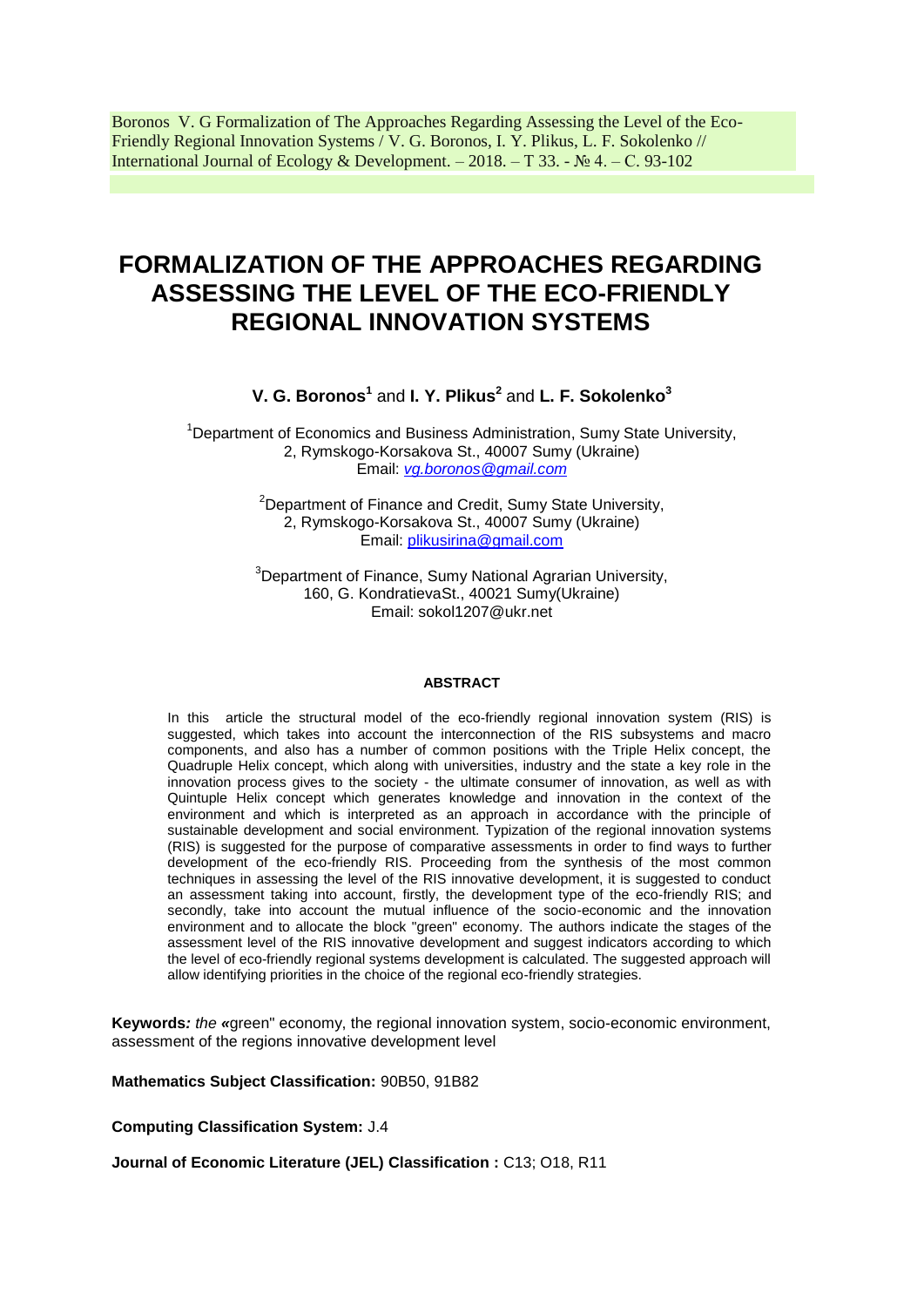# **1. INTRODUCTION**

In the context of Ukraine's integration into the European Union and the reforming of the local selfgovernment, which is called to resolve a number of obsolete problems in territorial management and provide real opportunities for the development, issues of the formation and development problems of the eco-friendly regional innovation systems (RIS) become. The main requirement for the countries intending to enter the European Union (EU) is to ensure the sustainable development of the territories on the basis of the innovation-oriented economy, the economy based on environmentally friendly technologies (including energy-saving ones), which are the basis of Ukraine's innovative transformations and will provide the "green growth" to which the whole world endeavors. In 1994 in Ukraine a course to implement the "innovative model of sustainable development" and to accelerate the integration of the state's economy into the world economy with a high level of competition was launched, but neither strategic nor tactical measures were fully implemented. The reason for this is the low efficiency and quality of the innovation development management, both at the country level and at the regional level. In connection with this, lately, questions arise regarding the management of the development of the eco-friendly regional innovation system, which ensures an increase in the quality of the population life through the innovative development of the economy.

# **2. GENERATION OF THE DATA**

A significant contribution to the study of the "green" economy development in order to achieve sustainable development, management of the socio-economic and the innovative development, interdependence of the innovations and the economic growth, the theory of the evolution and the formation of the innovative economy, the development of the national and eco-friendly regional innovation systems have made such foreign and domestic scientists as V. Gusev, H. Kuznetsova, R. Coase, R. Lucas, S. Metcalf, L. Melnyk, D. North, R. Nelson, R. Solou, V. Tolkovanova, I. Chikarenko, K. Freeman, M. Filyak, B. Chizhevsky, F. Hayek, J. Schumpeter, Y. Sharov and others.

At the same time few scientific works cover the issue of managing the eco-friendly development of the innovation system in the region on the basis of the assessment of the mutual influence of the socioeconomic and the innovation environment with studying the place of the "green" economy in the regional innovation systems.

# **2.1. Basic material statement**

The objective of this study is to develop a theoretical and methodological approach regarding the evaluation of the eco-friendly regional innovation systems development level. Chikarenko I while studying the problems of the formation of the management system for innovation development indicates that regional innovation systems (RIS) presuppose the presence of the environment that affects the internal processes of the RIS, on parameters and results and also the RIS structure includes subsystem of knowledge generation and the subsystem of innovations distribution and using and has a number of common positions with the Triple Helix concept. (Chikarenko I., 2014).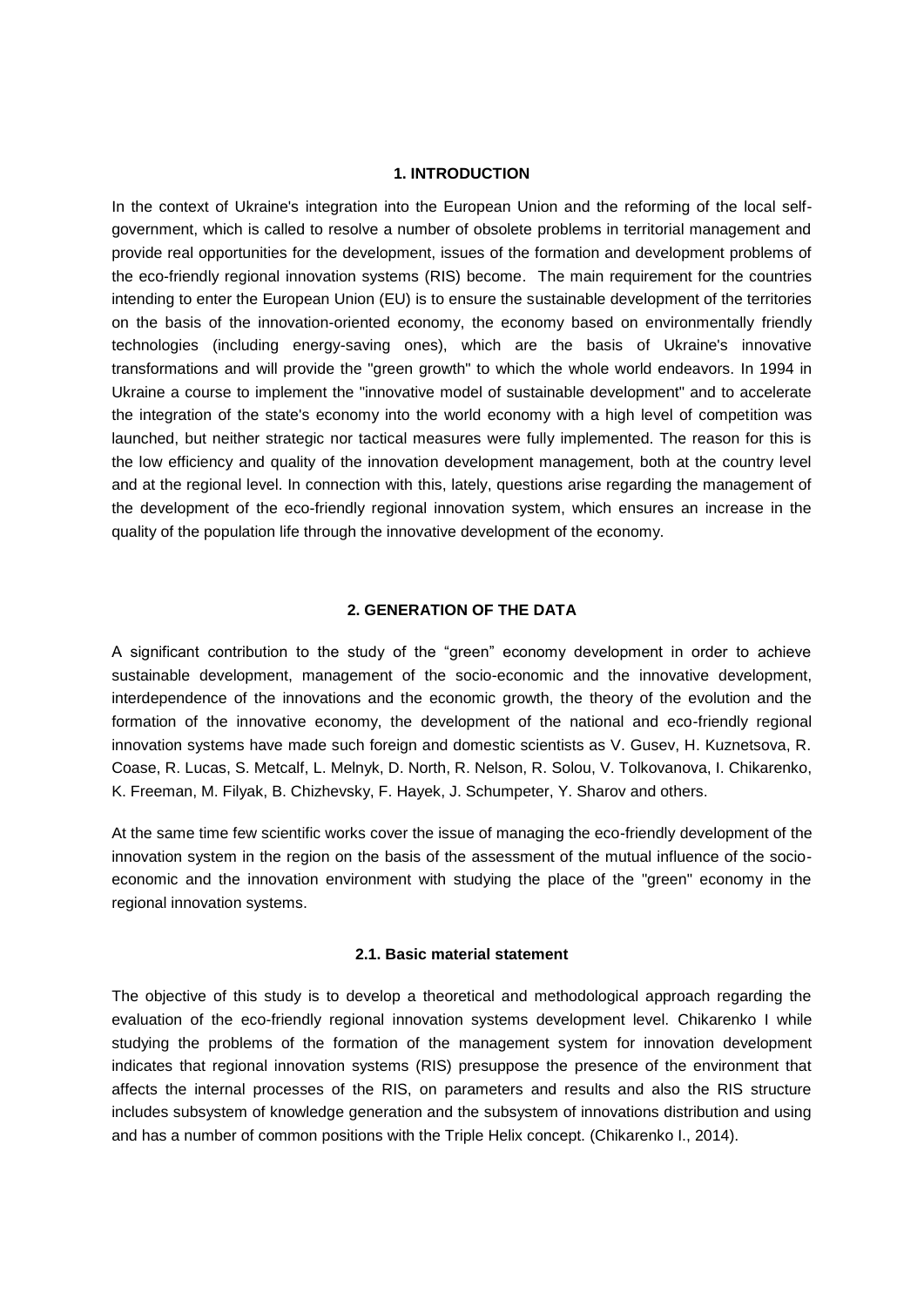In the study regarding the socio-economic potential of the sustainable development is indicated that the economic growth ensuring directly affects the environmental pollution and degradation, climate changes, loss of biodiversity, human health and other processes and, therefore, one of the promising directions for eliminating the environmental, economic and social threats is to ensure the sustainable development on the basis of the transition to a "green" economy (Libanova, E. M, et al., 2017).

To the issues that require detailed elaboration in this context it is possible to refer the development of a structural model of the eco-oriented regional innovation system (RIS) taking into account the interconnection of the RIS subsystems, macro components, as well as elements of Triple Helix, Quadruple Helix, Quintuple Helix for the development of innovation and methodological recommendations regarding the assessment of the eco-oriented RIS development taking into account the interaction of the socio-economic and innovative environment with allocation of the evaluation block of the "green" economy development.

# **2.2. Methods of research**

The methods of the theoretical and empirical research are used in this study, namely: the methods of the analysis and synthesis are used in determining the euro integration landmarks and the formation of the eco-oriented regional innovation system development, the study of the world and domestic experience and the best practices of the innovative development of the territories on the basis of the concept of sustainable development, the substantiation of the mutual influence of the quality life and innovations. Methods of comparison and analogy are used while studying foreign assessing methods of the innovation development in the regions. Classification methods are used while studying the theoretical foundations of the innovation development.

In designing the structure of the eco-oriented RIS we proceeded from the fact that it has a number of common positions with the Triple Helix concept (Arnkil R., Järvensivu A., Koski P., Piirainen T., 2010), the Quadruple Helix concept, which along with universities, industry and the state, a key role in the innovation process presents to the society - the end user of the innovations (Carayannis, E.G, Campbell, D.F.J., 2012) and the Quintuple Helix concept, which forms knowledge and innovations in the context of the environment and which is interpreted as an approach consistent with the principles of the sustainability development and the social ecology (Carayannis, E. G., Barth, T.D., Campbell, D. F., 2012).

# **3. RESULTS**

The conducted scientific analysis of the regional development in the EU countries shows that the main factor of the regional development is the management of the RIS development considering the ecologization of the region economy, and the research on the RIS development allowed to state that*, firstly*, the RIS has several representation forms: 1) the RIS as a set of regional public and private education, science and business institutions, which initiate, create and distribute innovations in the region and beyond; 2) the RIS as a functional subsystem of the regional economy, a set of interacting education, science and innovation business institutions integrated into the regional economy; 3) the RIS as a spatially organized subsystem of the national innovation system (NIS), which is aimed at forming the innovative type of economic development in the country; *secondly*, the regional innovation system is an open system, the process of the new knowledge (technologies) diffusion that is directed both beyond its boundaries and within its boundaries (this accelerates the circulation of knowledge